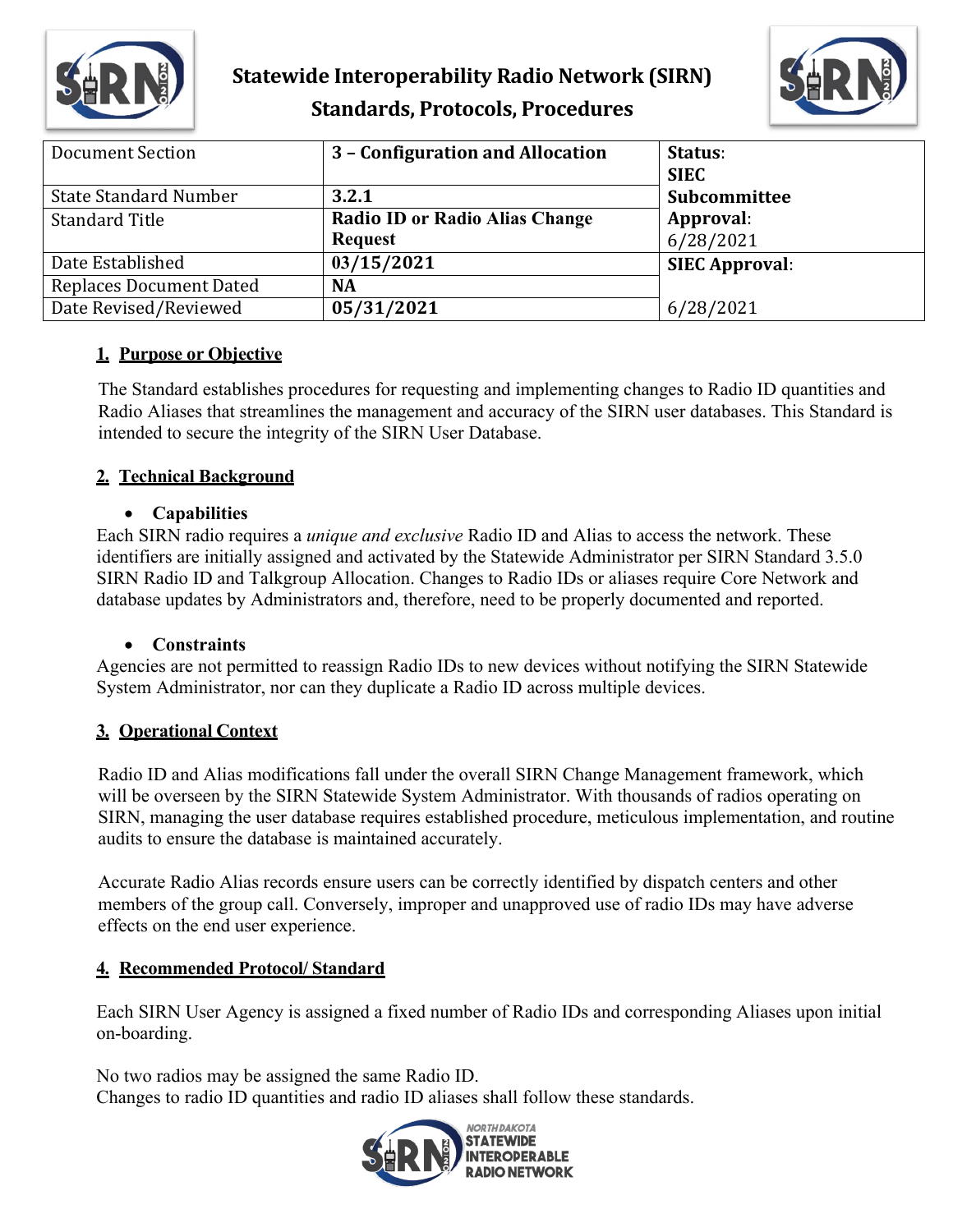



#### **Requesting Radio IDs**

- SIRN User Agencies must complete and submit the SIRN Radio ID and Alias Change Request Form to the SIRN Statewide System Administrator to request any changes (increases or decreases) to their assigned set of Radio IDs.
- Requests for additional Radio IDs beyond those initially assigned are subject to SIEC approval
- For urgent Radio ID assignments needs (as may be required to support an incoming mutual aid partner, for instance), User Agencies shall contact the Statewide System Administrator directly to obtain additional IDs on a temporary basis.

#### **Requesting Radio Alias Changes**

- SIRN User Agencies must comply with the SIRN Radio ID naming convention (See SIRN Standard 3.2.0 SIRN Radio Aliases)
- SIRN User Agencies must complete and submit the SIRN Radio ID and Alias Change Request Form to the Statewide System Administrator to request changes to Radio Aliases. Examples include radios being repurposed for different uses.

#### **Reassigning Radio IDs**

- Agencies may reassign or transfer Radio IDs from a device which is being *permanently retired* to its replacement device. Such transfers do not require approval.
- However, for record keeping purposes, such transfers must be reported to the Statewide System Administrator. Report may use the SIRN Radio ID and Alias Change Request Form and must include serial number, radio model, radio ID, and template type.
- If the legacy device is assigned to a different user, a new Radio ID will be required. (Recall, no two radios can have the same ID).

Note: Radio IDs for *lost radios* cannot be repurposed for replacement radios. Agencies have to follow the new Radio ID request process herein.

#### **5. Recommended Procedure**

Radios shall not be issued and placed into service prior to the Statewide System Administrator's approval of the Radio ID and Alias Change Form.

#### **6. Management**

The Statewide System Administrator will maintain the SIRN User Database and enforce compliance to the procedure in this Standard.

It is recommended that all Local Administrators complete a bi-annual self-audit of their agencies' radio ID